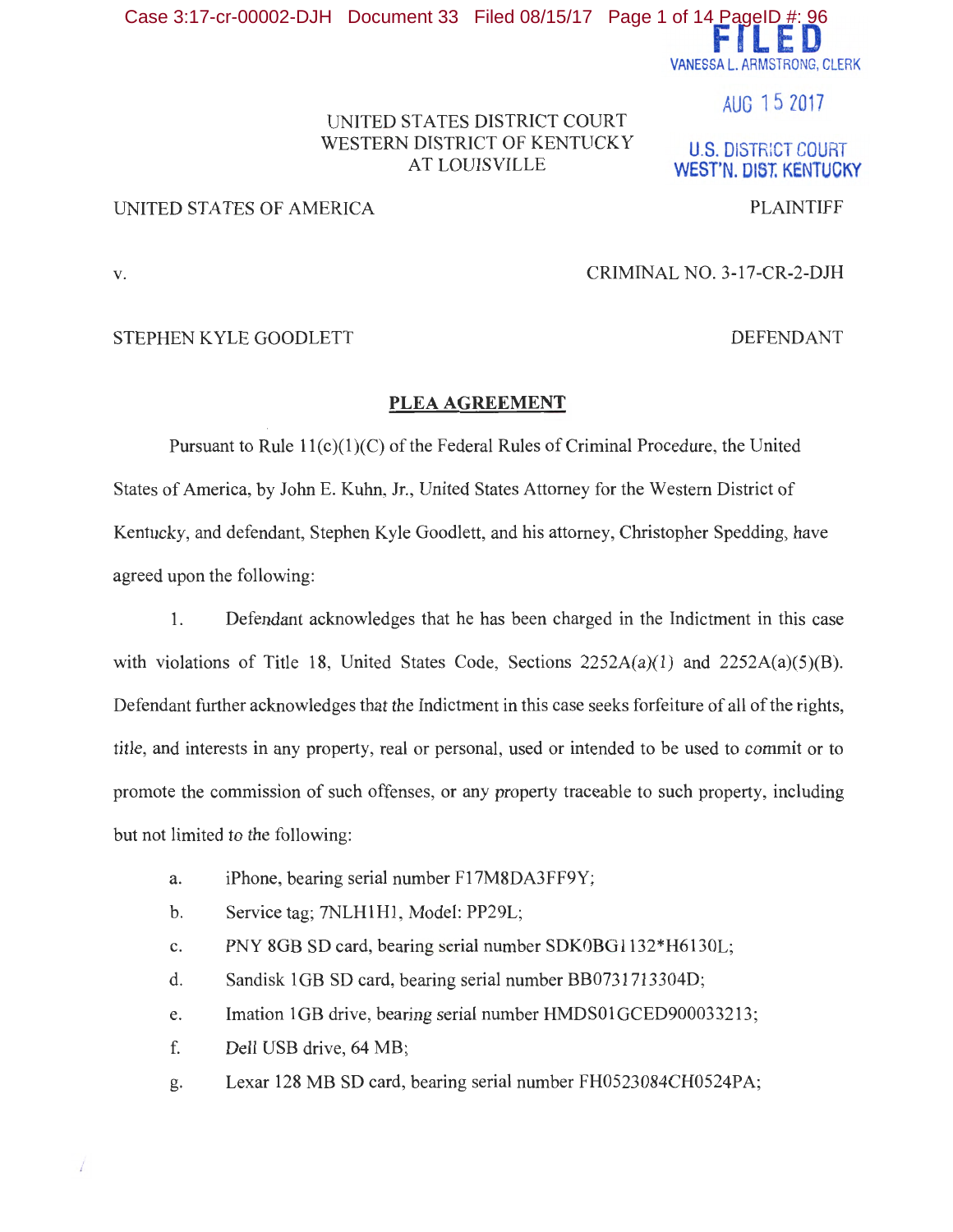- h. Sandisk, Cruzer, 4GB thumb drive, bearing serial number SDCZ36W004GBH1107WRIB;
- 1. Sandisk, Glide, 32GB thumb drive, bearing serial number SDCZ60032GBM120723461B;
- j. Verbatim thumb drive;
- k. Seagate external 1TB drive, model number SRD00F1, bearing serial number NA7G6B3R;
- 1. iPhone model A1387;
- m. Sandisk, Cruzer, 1GB thumb drive, bearing serial number BB0805KCIB;
- n. PNY 4GB SD card;
- 0. San disk, Cruzer glide, 16GB thumb drive, bearing serial number CDCZ60016GBL120523461B;
- p. Sandisk, Cruzer, 8GB thumb drive, bearing serial number SDCZ3 6008GBI1202ZMIB;
- q. USB drive with "KHPDA" on one side;
- r. Kingston datatraveler 112, 2GB thumb drive;
- s. Apple iPod, 8GB, Model A1367, bearing serial number C3LG9N5DCP7;
- t. Micro SD card, bearing serial number SDC026;
- u. Sandisk Micro SD card, bearing serial number MMAGR02GUECAMB 1F261000034;
- v. Micro SD card, bearing serial number MMAGR02GUECAMB1FDE269GA126;
- w. Samsung Micro SD card, bearing serial number MM8GR01GUACYNA1C071000835;
- x. Sandisk Micro SD card, 2GB;
- y. Sandisk Micro SD card 8GB;
- z. Micro SD card, bearing serial number MMBTR0463CCAMPDHDH12586238;
- aa. Attache 512 MB thumb drive;
- bb. Yellow and black thumb drive labeled "EIS PLC WORK";
- cc. Sandisk 4GB Micro SD card; and
- dd. HTC Cell phone, bearing serial number HT9B9HF01705.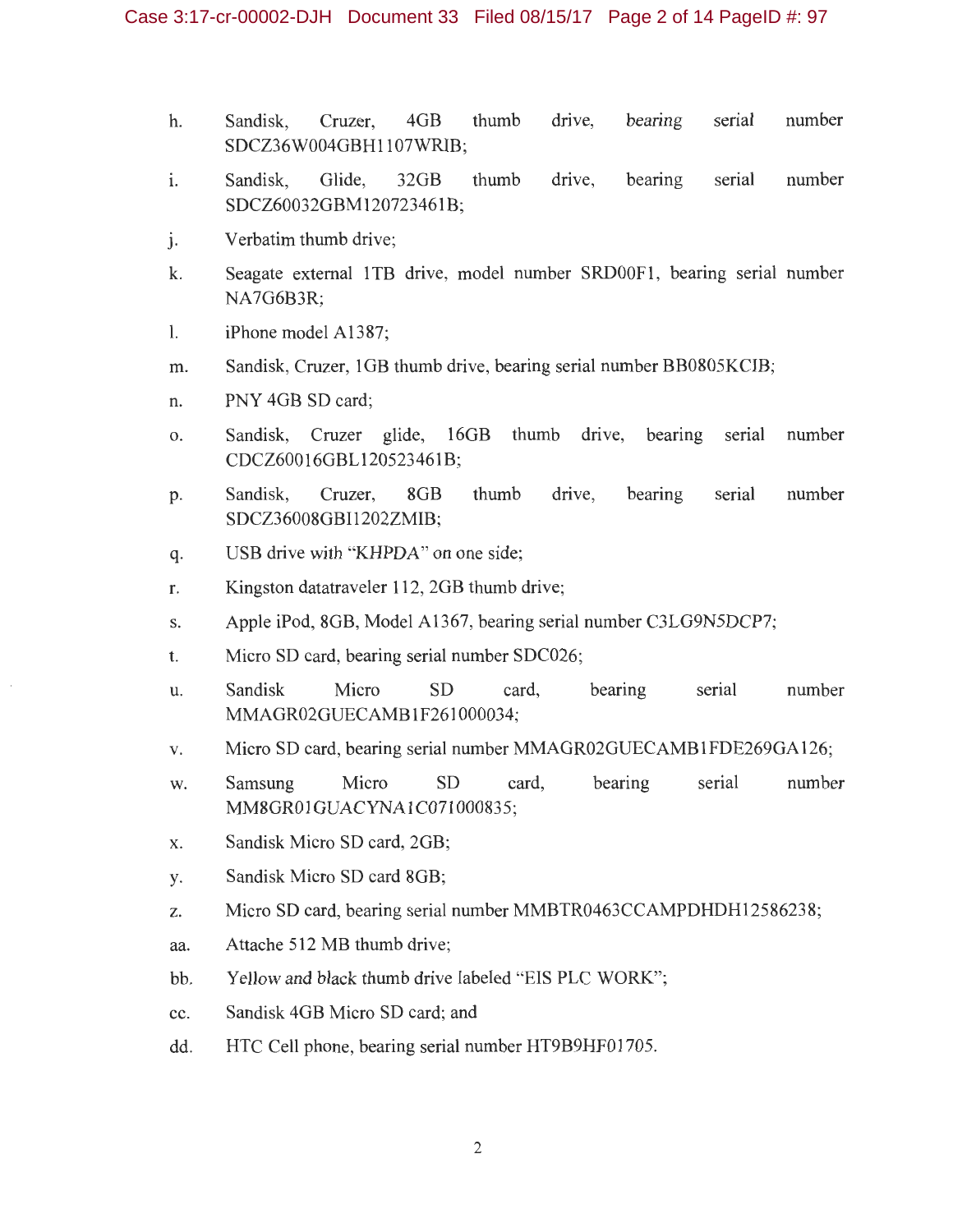#### Case 3:17-cr-00002-DJH Document 33 Filed 08/15/17 Page 3 of 14 PageID #: 98

pursuant to Title 18, United States Code, Section 2253(a)(3), by reason of the offenses charged in Counts 1 and 2 of the Indictment.

2. Defendant has read the charges against him contained in the Indictment, and those charges have been fully explained to him by his attorney. Defendant fully understands the nature and elements of the crimes with which he has been charged.

3. Defendant will enter a voluntary plea of guilty to Counts 1 and 2 in this case. Defendant will plead guilty because he is in fact guilty of the charges. The parties agree to the following factual basis for this plea:

On September 2, 2016, Elizabethtown Police received a child sexual exploitation complaint. The complainant, discovered that nude photographs of her were uploaded to a website that allowed users to anonymously post sexually explicit images and videos of people and identify the geographic area where the depicted person lives. The photographs are often accompanied by the first and last initial of the person in the photographs. The complainant viewed the images from the website and told police she was 15 years old when the nude photographs were created with a cell phone.

Elizabethtown Police requested and received detailed IP address information regarding the IP address responsible for uploading the images related to the complainant from the website. Elizabethtown Police learned that the IP address responsible for the uploads was registered to Kyle Goodlett of Elizabethtown, KY. Goodlett was the Assistant Principal at Larue County High School from July 4, 2012, until he was promoted to the Principal on July 1, 2013. He held that position until he was terminated on October 19, 2016. Goodlett was Principal while the complainant was a student there and he had access to the complainant's nude images when he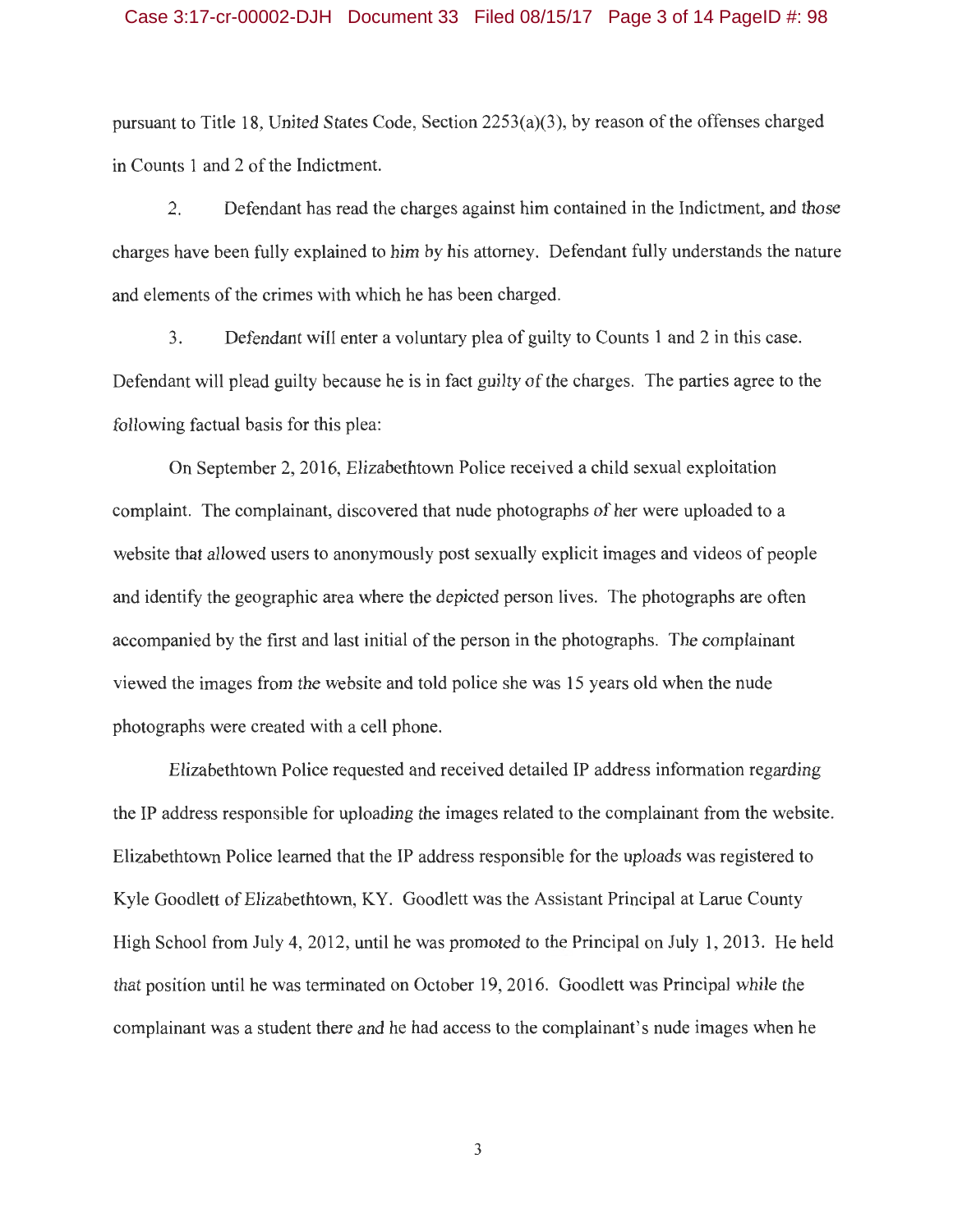#### Case 3:17-cr-00002-DJH Document 33 Filed 08/15/17 Page 4 of 14 PageID #: 99

confiscated her cell phone. The complainant was a student at Larue County High School from 2010 until she graduated in 2014.

On October 13, 2016, the Kentucky State Police (KSP) executed a search warrant at Goodlett's residence. An on scene preview of Goodlett's electronic devices, including his iPhone and an external hard drive, yielded 60 files of child sexual exploitation.

On December 12, 2016, KSP received a report from the National Center for Missing and Exploited Children stating that several images discovered in Goodlett's Dropbox account were part of a known series of images with an identified minor victim. Items placed in a user's Dropbox account are stored on servers owned and operated by Dropbox. Items placed in a Dropbox account can be accessed from numerous devices and shared with others via links to specific files or folders. KSP determined Goodlett's Dropbox account contained images of known victims to include the complainant and five images from an identified minor female.

Goodlett signed a waiver of his rights and agreed to a recorded interview with KSP Detectives. Goodlett admitted to KSP that he was addicted to pornography and that he transferred images from phones confiscated from students to his personal thumb drive without their consent or knowledge. Goodlett stated he would take the images and share them to a Russian website with the intent of trading for more images. Goodlett told KSP he used his iPhone and laptop to view the images. A forensic review revealed Goodlett possessed 436 images and 11 videos of child pornography.

4. Defendant understands that the charges to which he will plead guilty carry a combined minimum term of imprisonment of 5 years a combined maximum term of imprisonment of 40 years, a combined maximum fine of \$500,000, and supervised release of at least 5 years and up to any number of years, including life, which the Court may specify. Defendant understands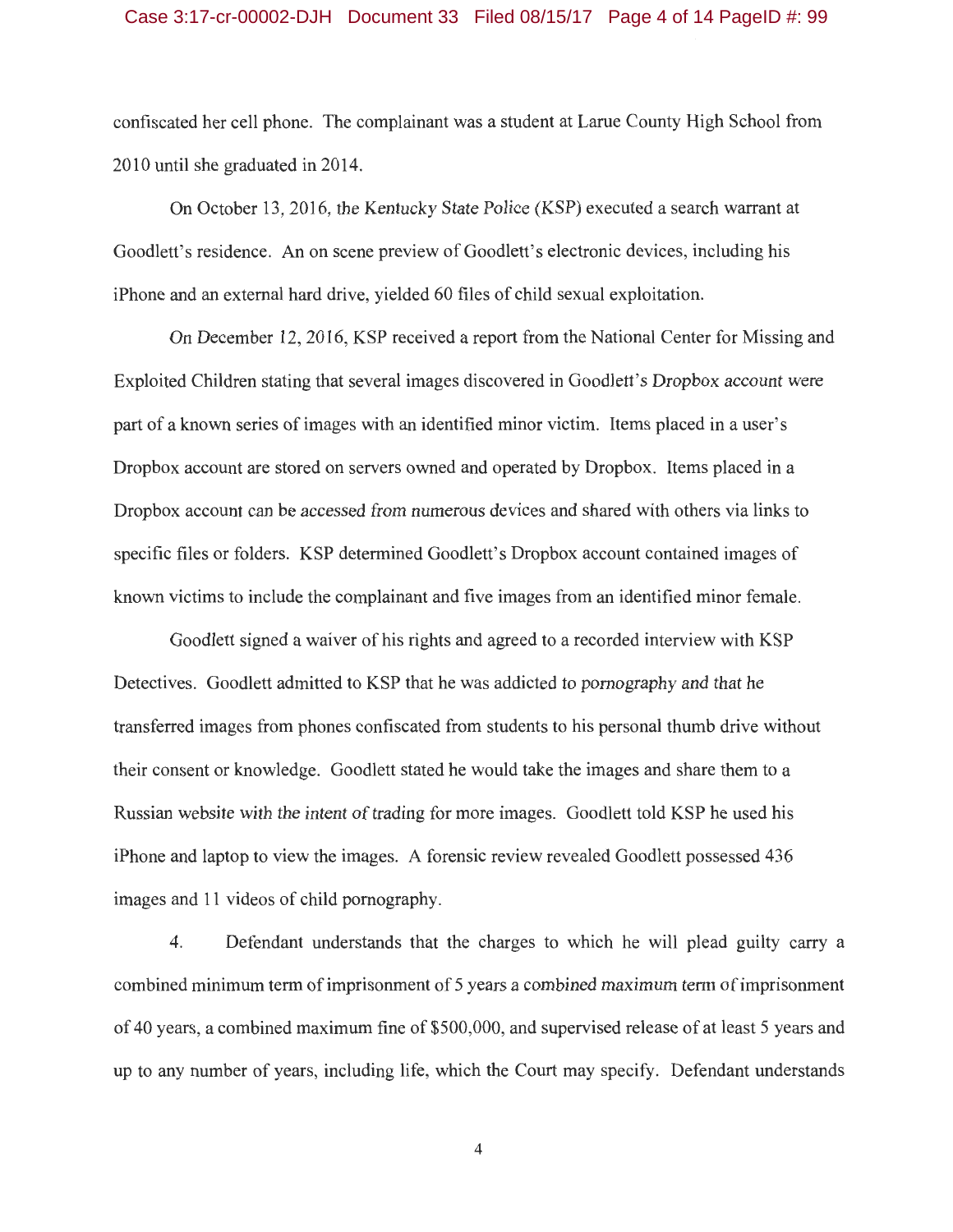## Case 3:17-cr-00002-DJH Document 33 Filed 08/15/17 Page 5 of 14 PageID #: 100

that an additional term of imprisonment may be ordered if the terms of the supervised release are violated, as explained in 18 U.S.C. § 3583. Defendant understands that as a result of the charges to which he will plead guilty he may be ordered to forfeit all of the rights, title, and interests in any property, real or personal, used or intended to be used to commit or to promote the commission of such offenses, or any property traceable to such property, including but not limited to the following:

a. iPhone, bearing serial number Fl 7M8DA3FF9Y;

- b. Service tag; 7NLH1H1, Model: PP29L;
- c. PNY 8GB SD card, bearing serial number SDKOBG1132\*H6130L;
- d. Sandisk 1 GB SD card, bearing serial number BB0731713304D;
- e. Imation 1GB drive, bearing serial number HMDS01GCED900033213;
- f. Dell USB drive, 64 MB;
- g. Lexar 128 MB SD card, bearing serial number FH0523084CH0524PA;
- h. Sandisk, Cruzer, 4GB thumb drive, bearing serial number SDCZ36W004GBH1107WRIB;
- 1. Sandisk, Glide, 32GB thumb drive, bearing serial number SDCZ60032GBM120723461B;
- J. Verbatim thumb drive;
- k. Seagate external 1TB drive, model number SRD00F1, bearing serial number NA7G6B3R;
- 1. iPhone model A1387;
- m. Sandisk, Cruzer, 1GB thumb drive, bearing serial number BB0805KCIB;
- n. PNY 4GB SD card;
- o. Sandisk, Cruzer glide, 16GB thumb drive, bearing serial number CDCZ60016GBL120523461B;
- p. Sandisk, Cruzer, 8GB thumb drive, bearing serial number SDCZ36008GBI1202ZMIB;
- q. USB drive with "KHPDA" on one side;
- r. Kingston datatraveler 112, 2GB thumb drive;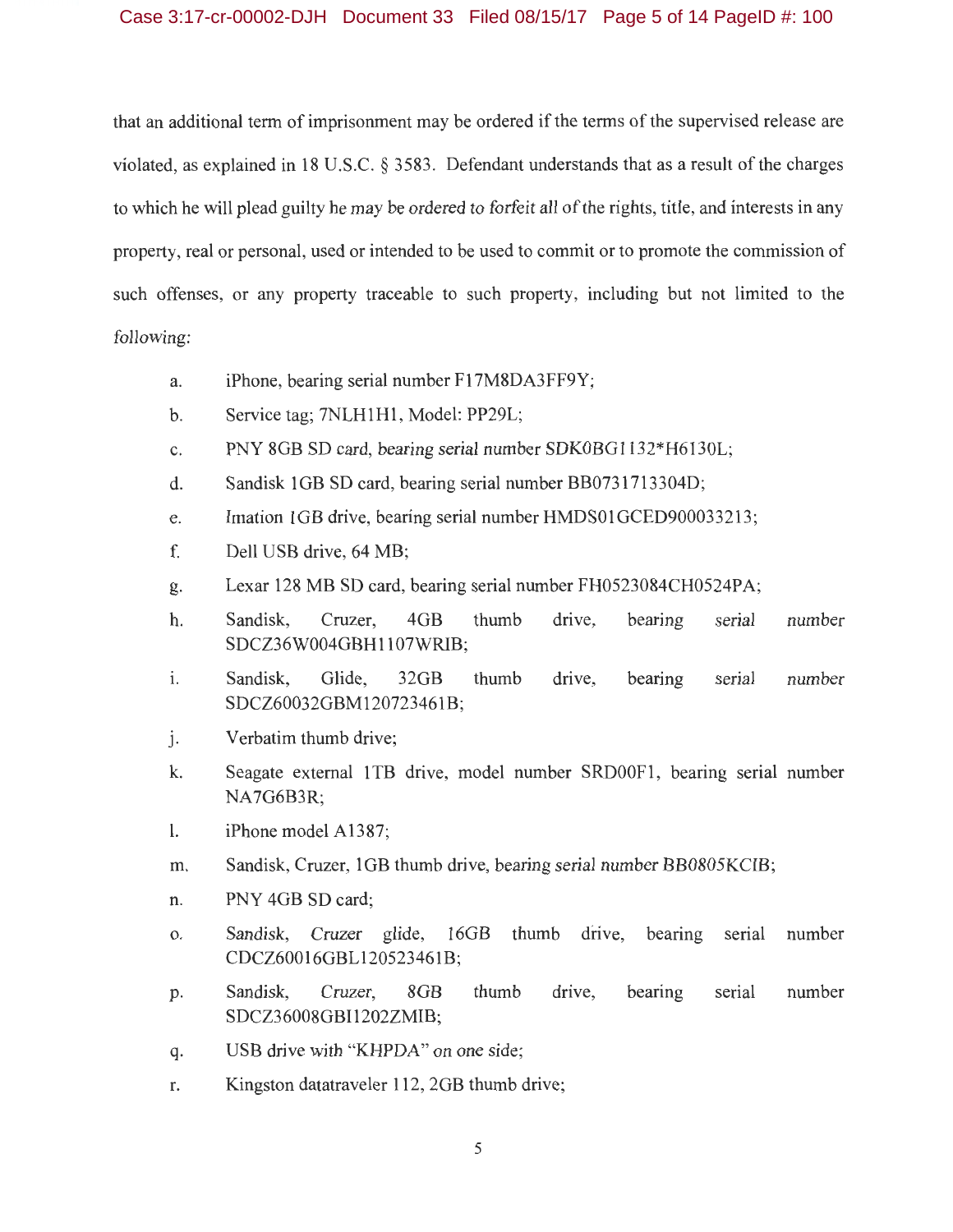- s. Apple iPod, 8GB, Model Al367, bearing serial number C3LG9N5DCP7;
- t. Micro SD card, bearing serial number SDC026;
- u. Sandisk Micro SD card, bearing serial number MMAGR02GUECAMB 1F261000034;
- v. Micro SD card, bearing serial number MMAGR02GUECAMB1FDE269GA126;
- w. Samsung Micro SD card, bearing serial number MM8GR01GUACYNA1C071000835 ;
- x. Sandisk Micro SD card, 2GB;
- y. Sandisk Micro SD card 8GB;
- z. Micro SD card, bearing serial number MMBTR0463CCAMPDHDH12586238;
- aa. Attache 512 MB thumb drive;
- bb. Yellow and black thumb drive labeled "EIS PLC WORK";
- cc. Sandisk 4GB Micro SD card; and
- dd. HTC Cell phone, bearing serial number HT9B9HF01705.
- 5. Defendant understands that if a term of imprisonment of more than one year is

imposed, the Sentencing Guidelines require a term of supervised release and that he will then be subject to certain conditions of release. §§5D1.1, 5D1.2, 5D1.3.

6. Defendant understands that by pleading guilty, he surrenders certain rights set forth below. Defendant's attorney has explained those rights to him and the consequences of his waiver of those rights, including the following:

A. If defendant persists in a plea of not guilty to the charges against him, he has the right to a public and speedy trial. The trial could either be a jury trial or a trial by the judge sitting without a jury. If there is a jury trial, the jury would have to agree unanimously before it could return a verdict of either guilty or not guilty. The jury would be instructed that defendant is presumed innocent and that it could not convict him unless, after hearing all the evidence, it was persuaded of defendant's guilt beyond a reasonable doubt.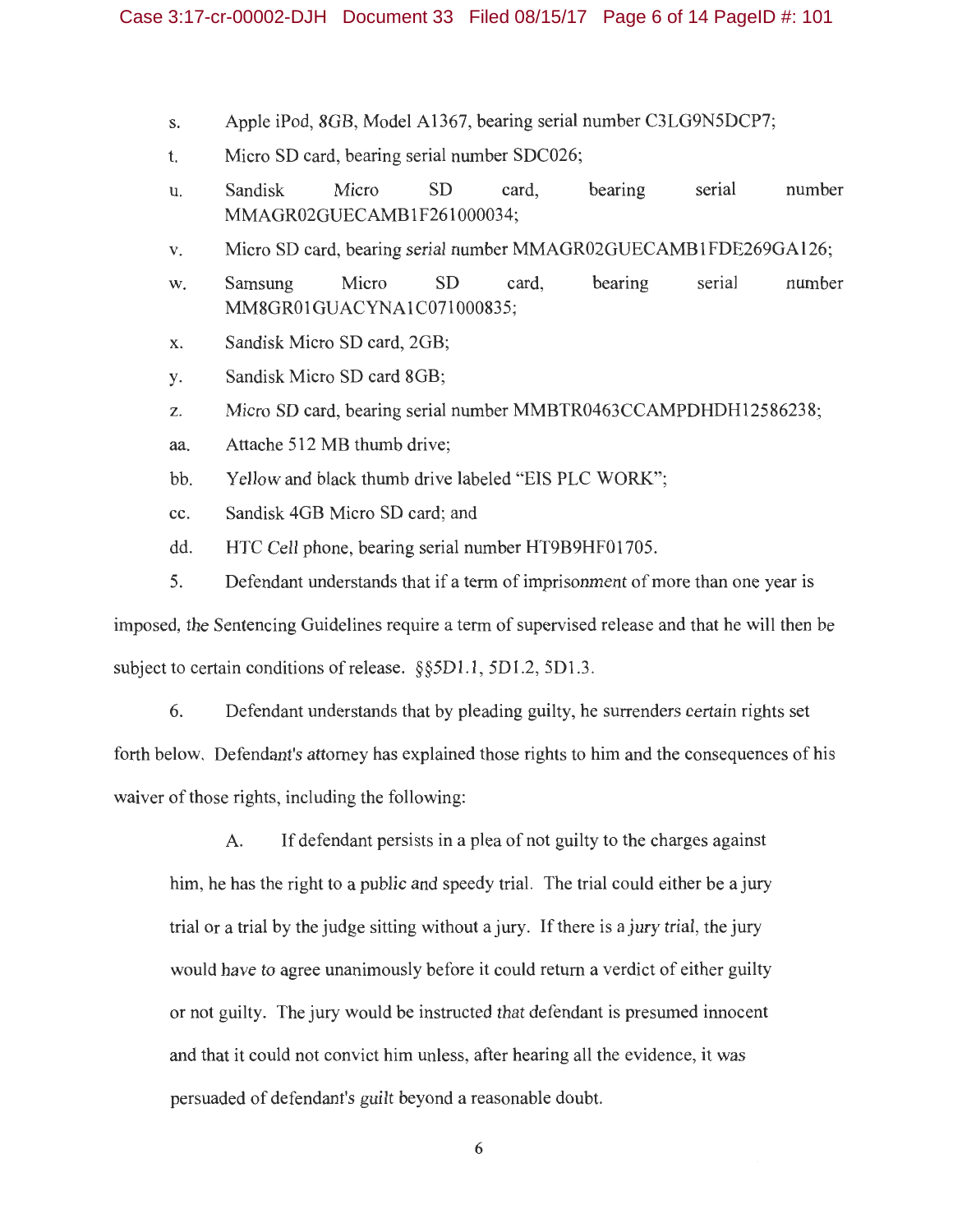B. At a trial, whether by a jury or a judge, the United States would be required to present its witnesses and other evidence against defendant. Defendant would be able to confront those government witnesses and his attorney would be able to cross-examine them. In turn, defendant could present witnesses and other evidence in his own behalf. If the witnesses for defendant would not appear voluntarily, he could require their attendance through the subpoena power of the Court.

C. At a trial, defendant would have a privilege against selfincrimination and he could decline to testify, without any inference of guilt being drawn from his refusal to testify. If defendant desired to do so, he could testify in his own behalf.

7. Defendant understands that the United States Attorney's Office has an obligation to fully apprise the District Court and the United States Probation Office of all facts pertinent to the sentencing process, and to respond to all legal or factual inquiries that might arise either before, during, or after sentencing. Defendant admits all acts and essential elements of the indictment counts to which he pleads guilty.

8. Defendant agrees that any potential amount of restitution ordered by the Court shall include Defendant's total offense conduct, and is not limited to the counts of conviction. The parties acknowledge that no victims have sought restitution as of the filing of this plea agreement. The defendant further understands that he may be responsible for a fine, costs of prosecution, costs of incarceration and supervision, which may be required.

9. Defendant acknowledges liability for the special assessment mandated by 18 U.S.C. § 3013 and will pay the assessment in the amount of \$200 to the United States District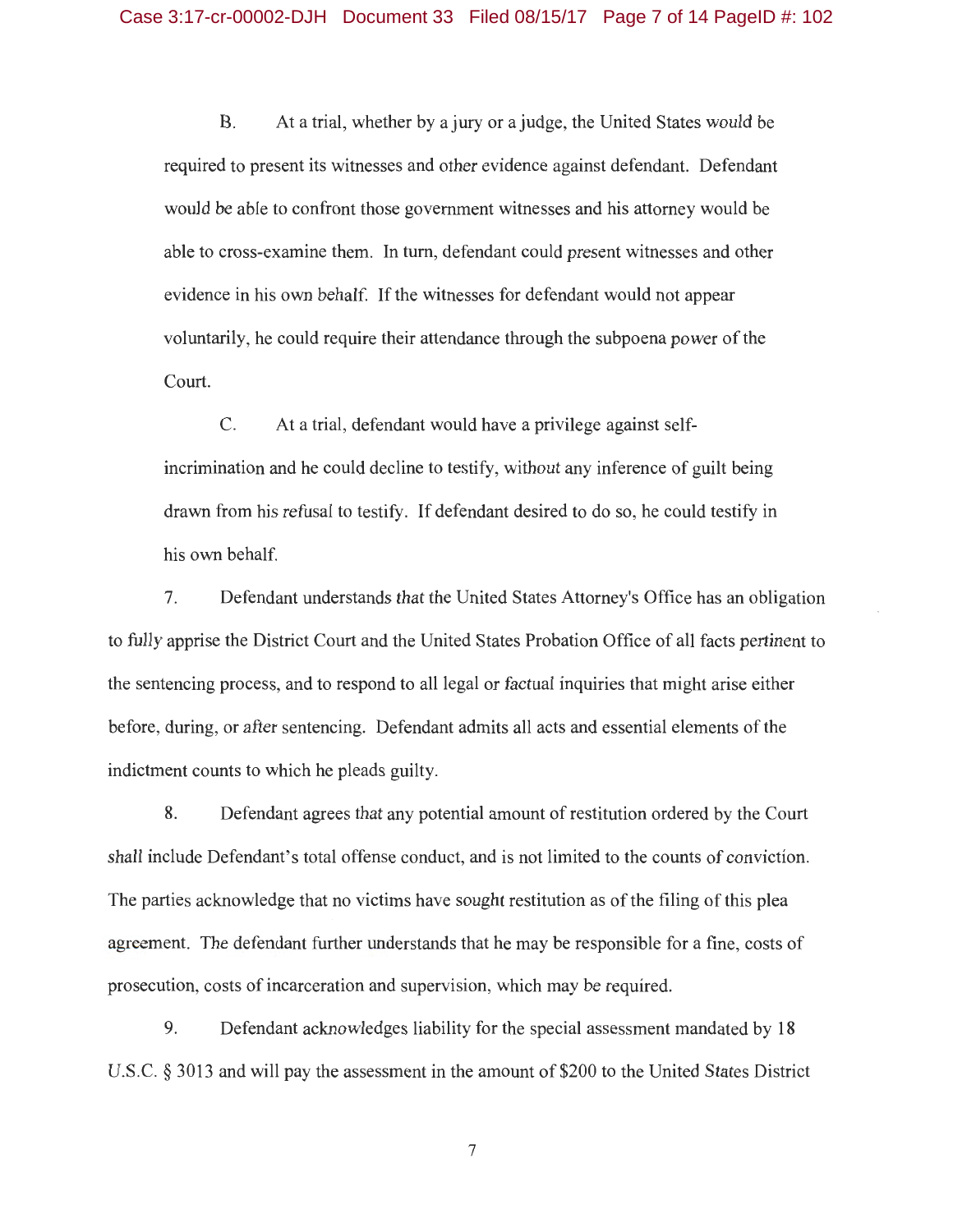Court Clerk's Office by the date of sentencing. Defendant further acknowledges that he is

mandated to pay a \$5,000 special assessment pursuant to Title 18 U.S.C. § 3014, if the Court

finds that he is non-indigent.

10. At the time of sentencing, the United States will

-agree not to seek an upward variance from the applicable Guideline Range.

-agree that a sentence of 108 months is the appropriate disposition of this case.

-agree to recommend a fine at the lowest end of the applicable Guideline Range.<sup>1</sup>

-Agree that the sentence should run concurrent to any state sentence related to the facts supporting the federal conviction.

-agree that a reduction of 3 levels below the otherwise applicable Guideline for "acceptance of responsibility" as provided by §3El.l(a) and (b) is appropriate, provided the defendant does not engage in future conduct which violates any federal or state law, violates a condition of bond, constitutes obstruction of justice, or otherwise demonstrates a lack of acceptance of responsibility. Should such conduct occur and the United States, therefore, opposes the reduction for acceptance, this plea agreement remains binding and the defendant will not be allowed to withdraw his plea.

-demand forfeiture of the items listed in paragraph 13 of the plea agreement.

11. Both parties have independently reviewed the Sentencing Guidelines applicable in

this case, and in their best judgment and belief, conclude as follows:

A. The Applicable Offense Level should be determined as follows:

BASE OFFENSE LEVEL

**22 (§ 2G2.2(a)(2))** 



**<sup>1</sup> Error: Main Document Only.** The defendant acknowledges that he has read the Notice and Penalty Pages attached to the lndictrnent/lnforrnation, and that he understands the interest and penalty provisions applicable to the fine imposed and included in the Judgment entered by the Court, said Notice and Penalty Pages are incorporated herein by reference.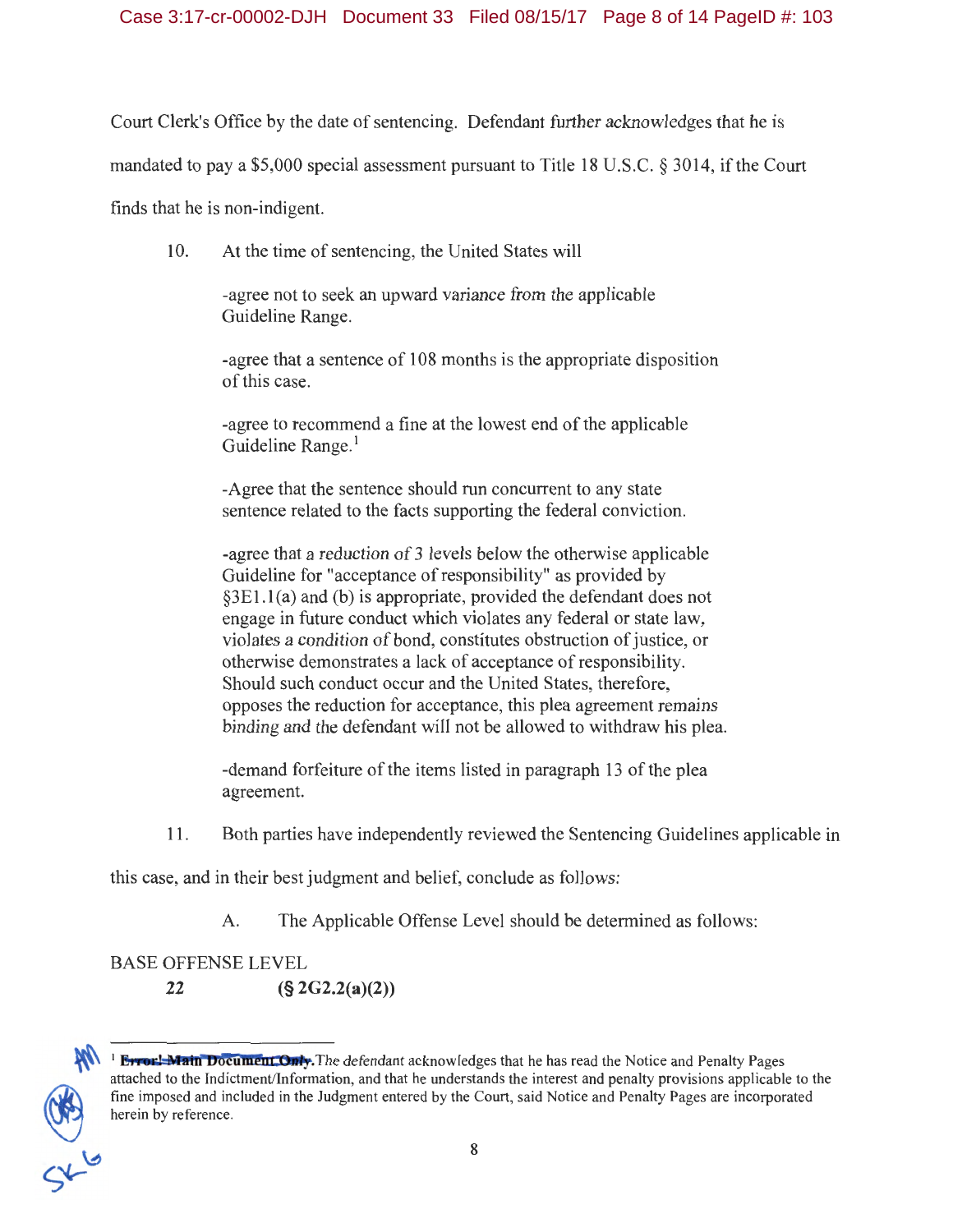### SPECIFIC OFFENSE CHARACTERISTICS

| +5               | $(S 2G2.2 (b)(3)(B) - distribution 4 non-pecuniary gain)$ |
|------------------|-----------------------------------------------------------|
| $^{\mathrm{+2}}$ | $(S \, 2G2.2(b)(6) -$ use of a computer)                  |
| +5               | $(S \, 2G2.2(b)(7)(D) - over 600 images)$                 |
| $+2$             | $(S 3B1.3 - abuse of trust)$                              |

ACCEPTANCE OF RESPONSIBILITY: (for a *plea of guilty)*  **-3 (§ 3El.l(a) and (b))** 

# TOTAL OFFENSE LEVEL:

**33** 

B. The Criminal History of defendant shall be determined upon completion of the presentence investigation, pursuant to Fed. R. Crim. P. 32(c). Both parties reserve the right to object to the USSG §4Al .1 calculation of defendant's criminal history. The parties agree to not seek a departure from the Criminal History Category pursuant to §4Al.3.

12. Defendant is aware of his right to appeal his conviction and that 18 U.S.C. § 3742 affords a defendant the right to appeal the sentence imposed. Unless based on claims of ineffective assistance of counsel or prosecutorial misconduct, the Defendant knowingly and voluntarily waives the right (a) to directly appeal his conviction and the resulting sentence pursuant to Fed. R. App. P. 4(b) and 18 U.S.C. § 3742, and (b) to contest or collaterally attack his conviction and the resulting sentence under 28 U.S.C. § 2255 or otherwise.

13. Defendant agrees to the forfeiture of any interest he or his nominees may have in the following assets which he owns or over which he exercises control:

a. iPhone, bearing serial number F17M8DA3FF9Y;

b. Service tag; 7NLH1H1, Model: PP29L;

c. PNY 8GB SD card, bearing serial number SDKOBG1132\*H6130L;

d. Sandisk 1 GB SD card, bearing serial number BB0731713304D;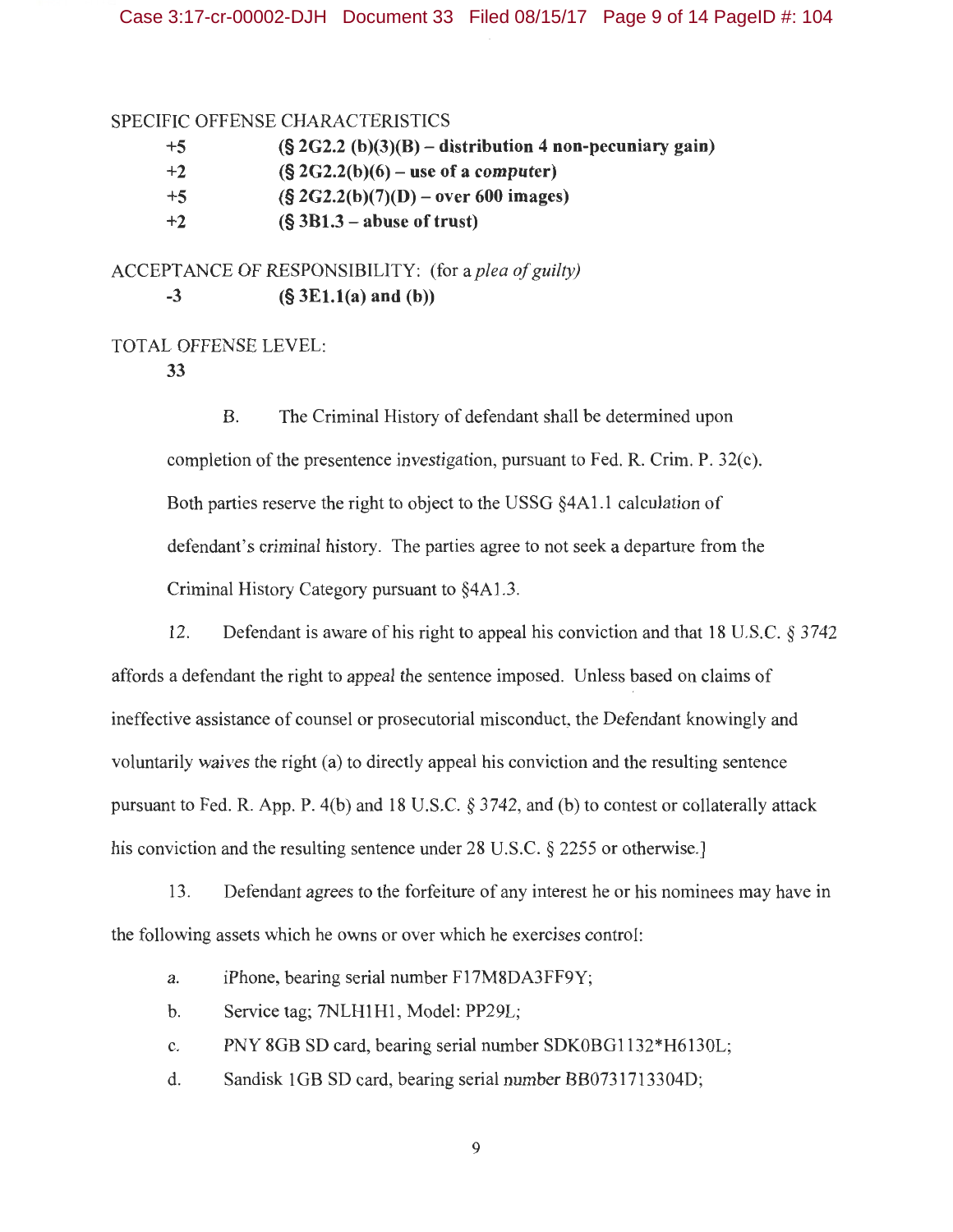- e. Imation 1GB drive, bearing serial number HMDS01GCED900033213;
- f. Dell USB drive, 64 MB;
- g. Lexar 128 MB SD card, bearing serial number FH0523084CH0524PA;
- h. Sandisk, Cruzer, 4GB thumb drive, bearing serial number SDCZ36W004GBH1107WRIB;
- 1. Sandisk, Glide, 32GB thumb drive, bearing serial number SDCZ60032GBM120723461B;
- j. Verbatim thumb drive;
- k. Seagate external 1TB drive, model number SRD00F1, bearing serial number NA7G6B3R;
- 1. iPhone model A1387;
- m. Sandisk, Cruzer, 1GB thumb drive, bearing serial number BB0805KCIB;
- n. PNY 4GB SD card;
- o. Sandisk, Cruzer glide, 16GB thumb drive, bearing serial number CDCZ60016GBL120523461B;
- p. Sandisk, Cruzer, 8GB thumb drive, bearing serial number SDCZ36008GBI1202ZMIB;
- q. USB drive with "KHPDA" on one side;
- r. Kingston datatraveler 112, 2GB thumb drive;
- s. Apple iPod, 8GB, Model A1367, bearing serial number C3LG9N5DCP7;
- t. Micro SD card, bearing serial number SDC026;
- u. Sandisk Micro SD card, bearing serial number MMAGR02GUECAMB 1F261000034;
- v. Micro SD card, bearing serial number MMAGR02GUECAMB1FDE269GA126;
- w. Samsung Micro SD card, bearing serial number MM8GR01GUACYNA1C071000835:
- x. Sandisk Micro SD card, 2GB;
- y. Sandisk Micro SD card 8GB;
- z. Micro SD card, bearing serial number MMBTR0463CCAMPDHDH12586238;
- aa. Attache 512 MB thumb drive;
- bb. Yellow and black thumb drive labeled "EIS PLC WORK";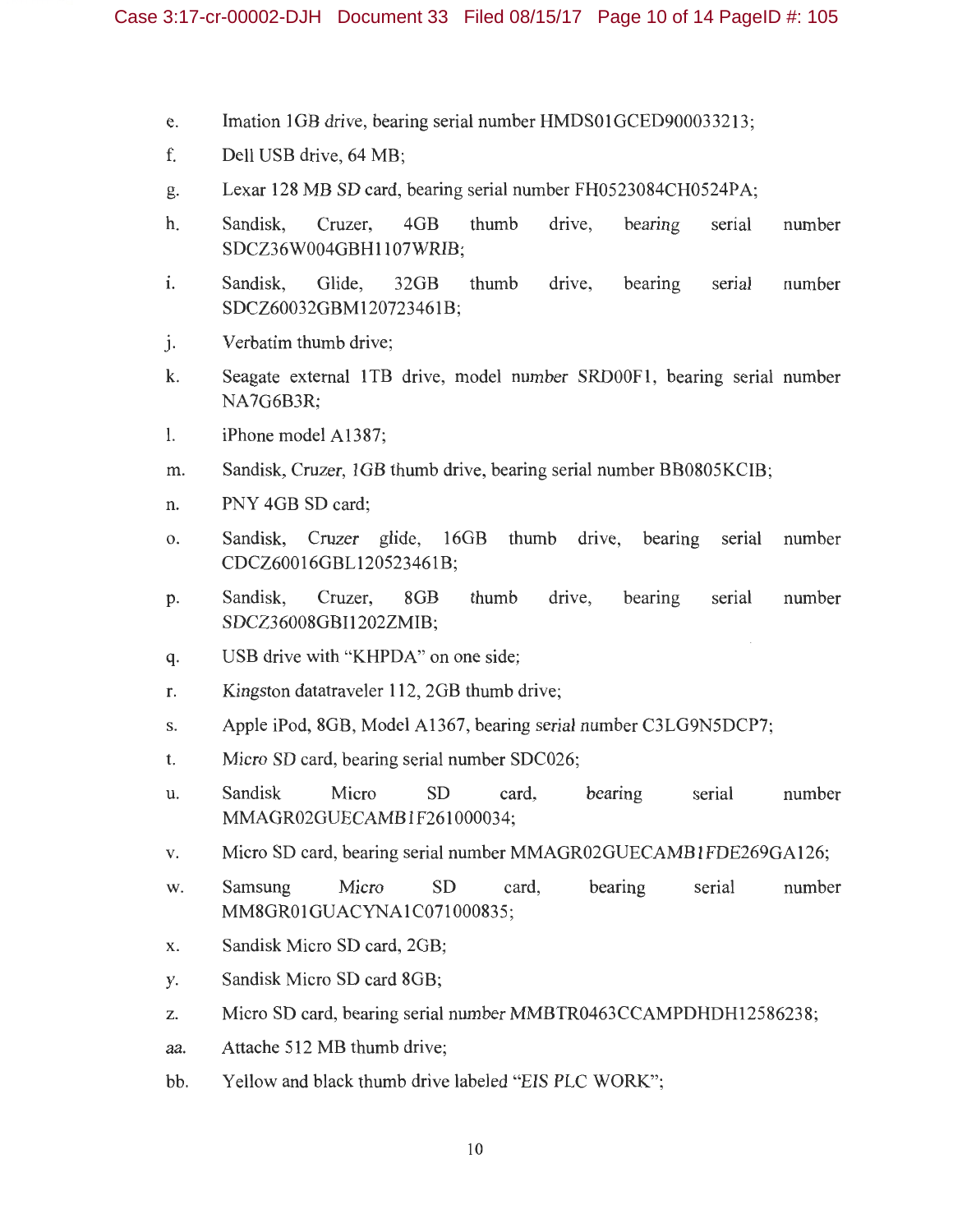cc. Sandisk 4GB Micro SD card; and

dd. HTC Cell phone, bearing serial number HT9B9HF01705.

14. By this Agreement, defendant agrees to forfeit all interests in the properties listed in paragraph 13 above and to take whatever steps are necessary to pass clear title to the United States. These steps include but are not limited to surrender of title, the signing of a consent decree, a stipulation of facts regarding the transfer and basis for the forfeitures and signing any other documents necessary to effectuate such transfers.

15. Defendant agrees to waive any double jeopardy challenges that defendant may have to any administrative or civil forfeiture actions arising out of the course of conduct that provide the factual basis for this Indictment. Defendant further agrees to waive any double jeopardy challenges that defendant may have to the charges in this Indictment based upon any pending or completed administrative or civil forfeiture actions.

16. Defendant waives and agrees to waive any rights under the Speedy Trial Act and understands and agrees that sentencing may be delayed so that at sentencing the Court will have the benefit of all relevant information.

17. Defendant agrees not to pursue or initiate any civil claims or suits against the United States of America, its agencies or employees, whether or not presently known to defendant, arising out of the investigation or prosecution of the offenses covered by this Agreement.

18. The defendant hereby waives all rights, whether asserted directly or by a representative, to request or receive from any department or agency of the United States any records pertaining to the investigation or prosecution of this case, including without limitation any records that may be sought under the Freedom of Information Act,  $5 \text{ U.S.C.}$  § 552, or the Privacy Act of 1974, 5 U.S.C. § 552a.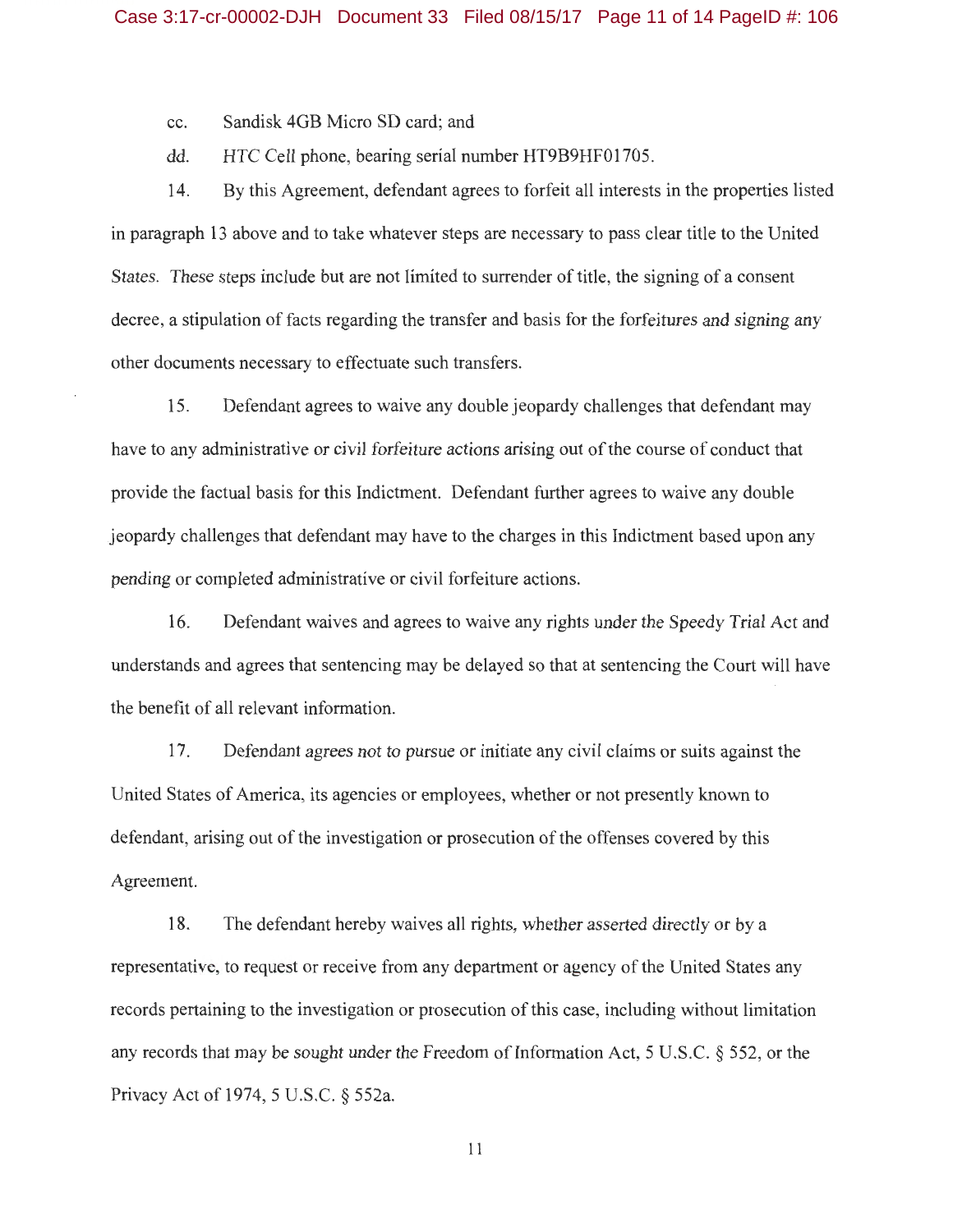## Case 3:17-cr-00002-DJH Document 33 Filed 08/15/17 Page 12 of 14 PageID #: 107

19. Defendant agrees to interpose no objection to the United States transferring evidence or providing information concerning defendant and this offense, to other state and federal agencies or other organizations, including, but not limited to the Internal Revenue Service, other law enforcement agencies, and any licensing and regulatory bodies, or to the entry of an order under Fed. R. Crim. P. 6( e) authorizing transfer to the Examination Division of the Internal Revenue Service of defendant's documents, or documents of third persons, in possession of the Grand Jury, the United States Attorney, or the Criminal Investigation Division of the Internal Revenue Service.

20. If the Court refuses to accept this agreement and impose sentence in accordance with its terms pursuant to Fed. R. Crim. P.  $11(c)(1)(C)$ , this Agreement will become null and void and neither party shall be bound thereto, and defendant will be allowed to withdraw the plea of guilty.

21. Defendant agrees that the disposition provided for within this Agreement is fair, taking into account all aggravating and mitigating factors. Defendant states that he has informed the United States Attorney's Office and the Probation Officer, either directly or through his attorney, of all mitigating factors. Defendant will not oppose imposition of a sentence incorporating the disposition provided for within this Agreement, nor argue for any other sentence. If Defendant argues for any sentence other than the one to which he has agreed, he is in breach of this Agreement. Defendant agrees that the remedy for this breach is that the United States is relieved of its obligations under this Agreement, but Defendant may not withdraw his guilty plea because of his breach.

22. The defendant has been advised and understands, that under the Sex Offender Registration and Notification Act (42 USC§§ 16901 et. seq), the defendant must register and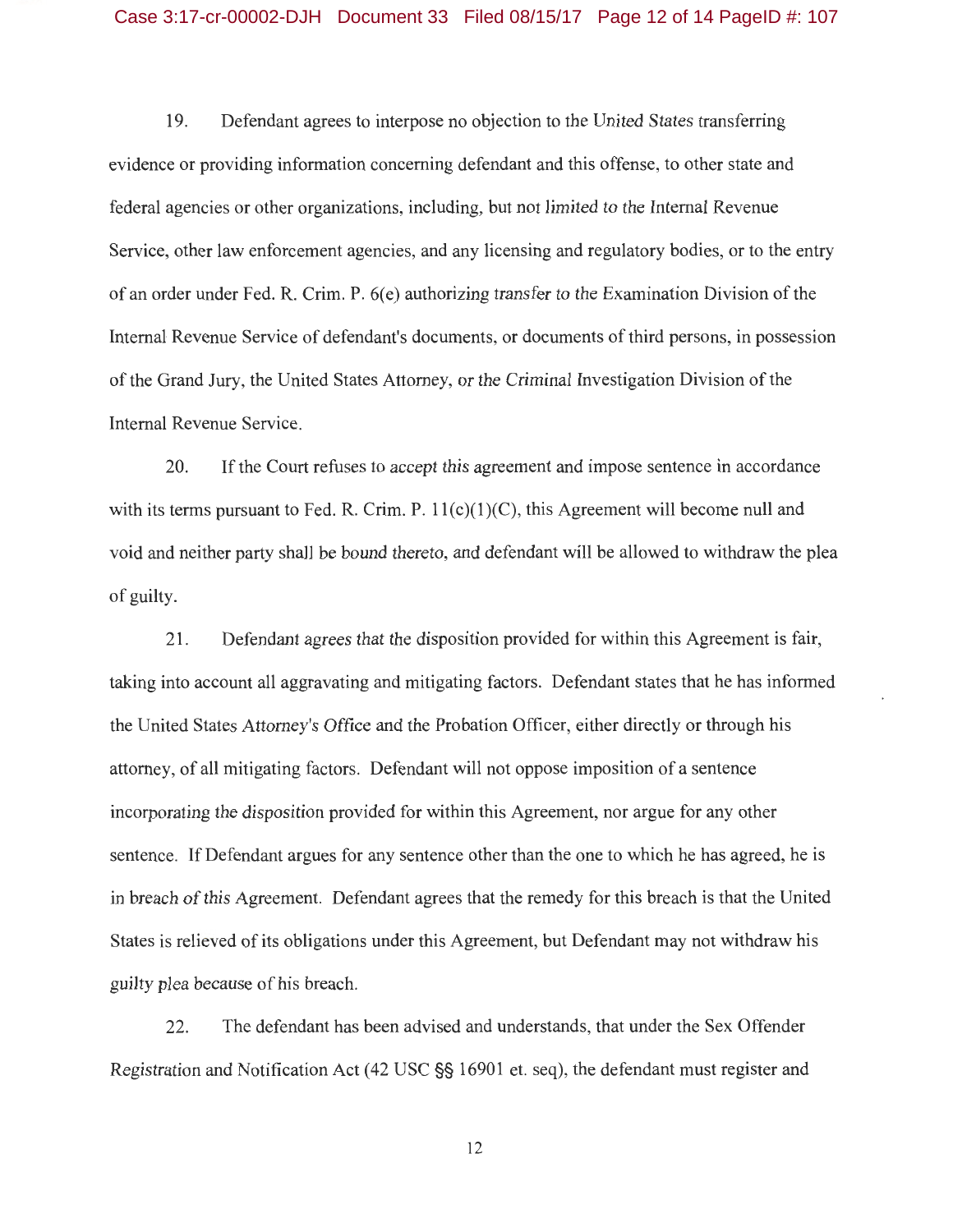## Case 3:17-cr-00002-DJH Document 33 Filed 08/15/17 Page 13 of 14 PageID #: 108

keep the registration current in each of the following jurisdictions: the location of the defendant's residence, the location of the defendant's employment; and, if the defendant is a student, the location of the defendant's school. Registration will require that the defendant provide information that includes name, residence address, and the names and addresses of any places at which the defendant is or will be an employee or a student. The defendant understands that he must update his registrations not later than three business days after any change of name, residence, employment, or student status. The defendant understands that he must notify the relevant registration authority with information relating to intended travel outside the United States. The defendant understands that failure to comply with these obligations subjects the defendant to prosecution for failure to register under federal law, 18 U.S.C. § 2250, which is punishable by a fine or imprisonment, or both.

23 . This document and the supplemental plea agreement state the complete and only Plea Agreements between the United States Attorney for the Western District of Kentucky and defendant in this case, and are binding only on the parties to this Agreement, supersedes all prior understandings, if any, whether written or oral, and cannot be modified other than in writing that are signed by all parties or on the record in Court. No other promises or inducements have been or will be made to defendant in connection with this case, nor have any predictions or threats been made in connection with this plea.

#### AGREED:

JOHN E. KUHN, JR. United States Attorney

By: